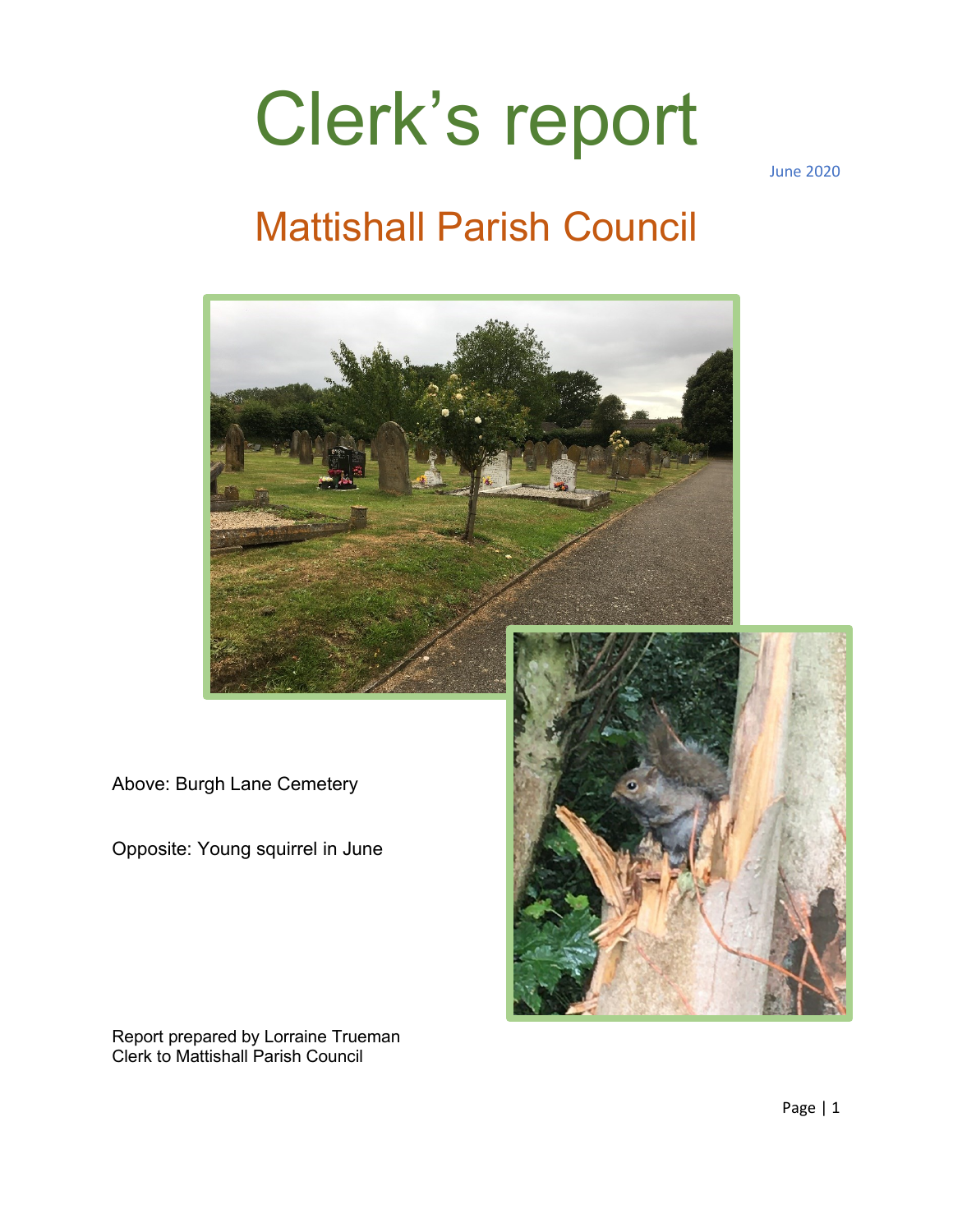# Clerk's report

June 2020

#### The items below relate to actions/resolutions from the 1 June meeting:

Item 7.1: The quotes for the repairs to the churchyard wall have been shared with the Diocese and their response will be discussed at the July meeting.

Item 7.2: Thank you to our Councillor's, (Mr Wilkins, Mr Clarke and Mr Turner) who repaired the faulty equipment in the play area during June lockdown.

Item 9.2: Mr Wilkins has cleaned the dog bin at the corner of Welgate and Thynne's Lane.

Item 10.1: Wayland Men's Shed is not currently accepting donations due to the lockdown. They will contact me again when they are open to arrange collecting the faulty printer.

Item 10.2: Monies have been received for the laptop and glass recycling from the bins located in The Swan car park.

Item 13.1: Payments - All payments were released during June.

Item 14: The mobile library scheme has been put on hold due the pandemic.

Items requiring explanation on the 6 July agenda

Item 4: Following the resignation of Chairman Terry Wilkins in June, the Parish Council will elect a new Chairperson.

Item 10: The gates in All Saints Churchyard are becoming damaged and need repair. The Parish Council do not currently have a handyman for these types of tasks and a cost-effective alternative has not yet been found.

Item 11.1: The Parish Councillors who make up the cemetery working group met in June to assess the condition of All Saints Churchyard and Burgh Lane cemetery. They will present their findings and make recommendations of any action required.